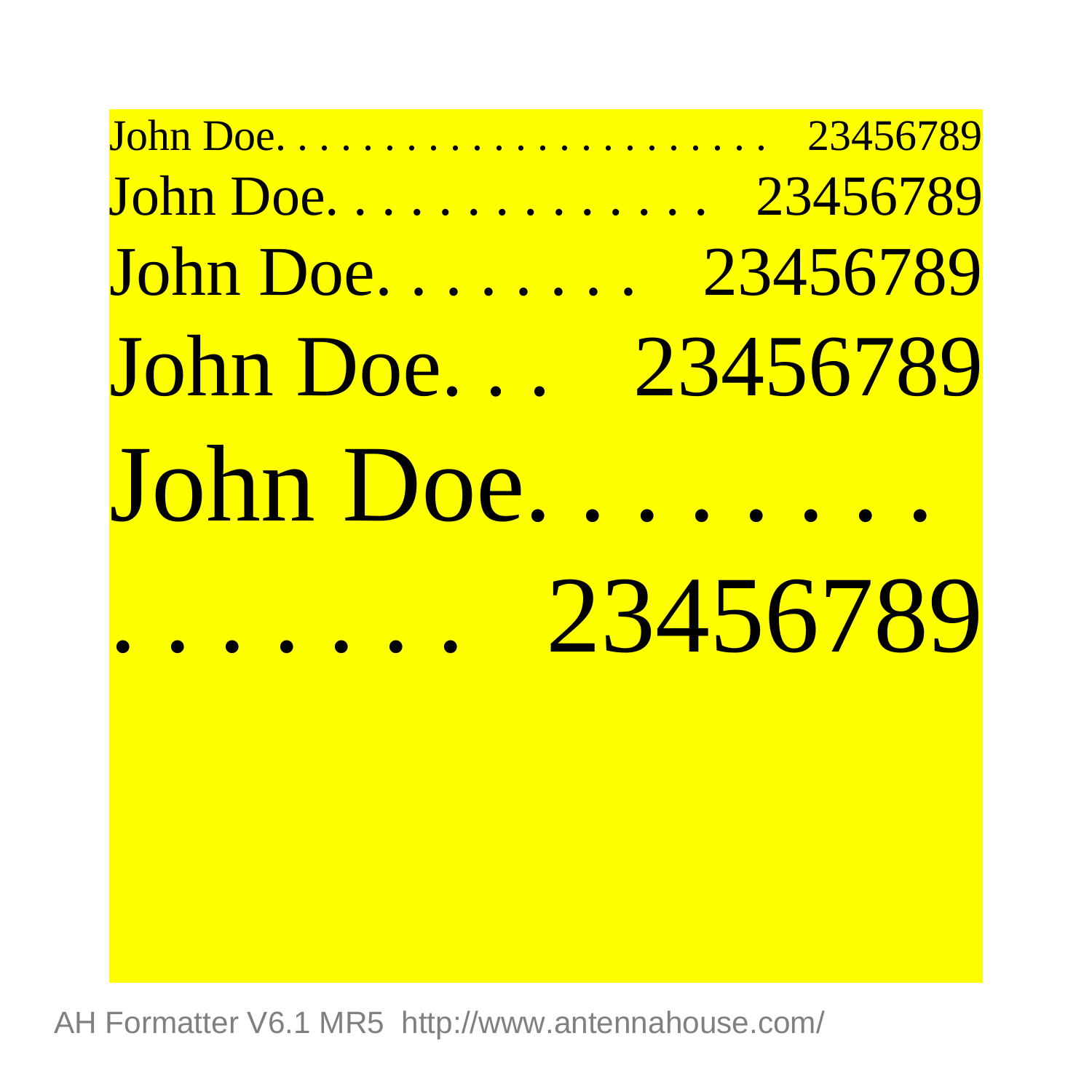## **Dotted leaders**

## **Solid leaders**

| '' |  |
|----|--|
|    |  |
|    |  |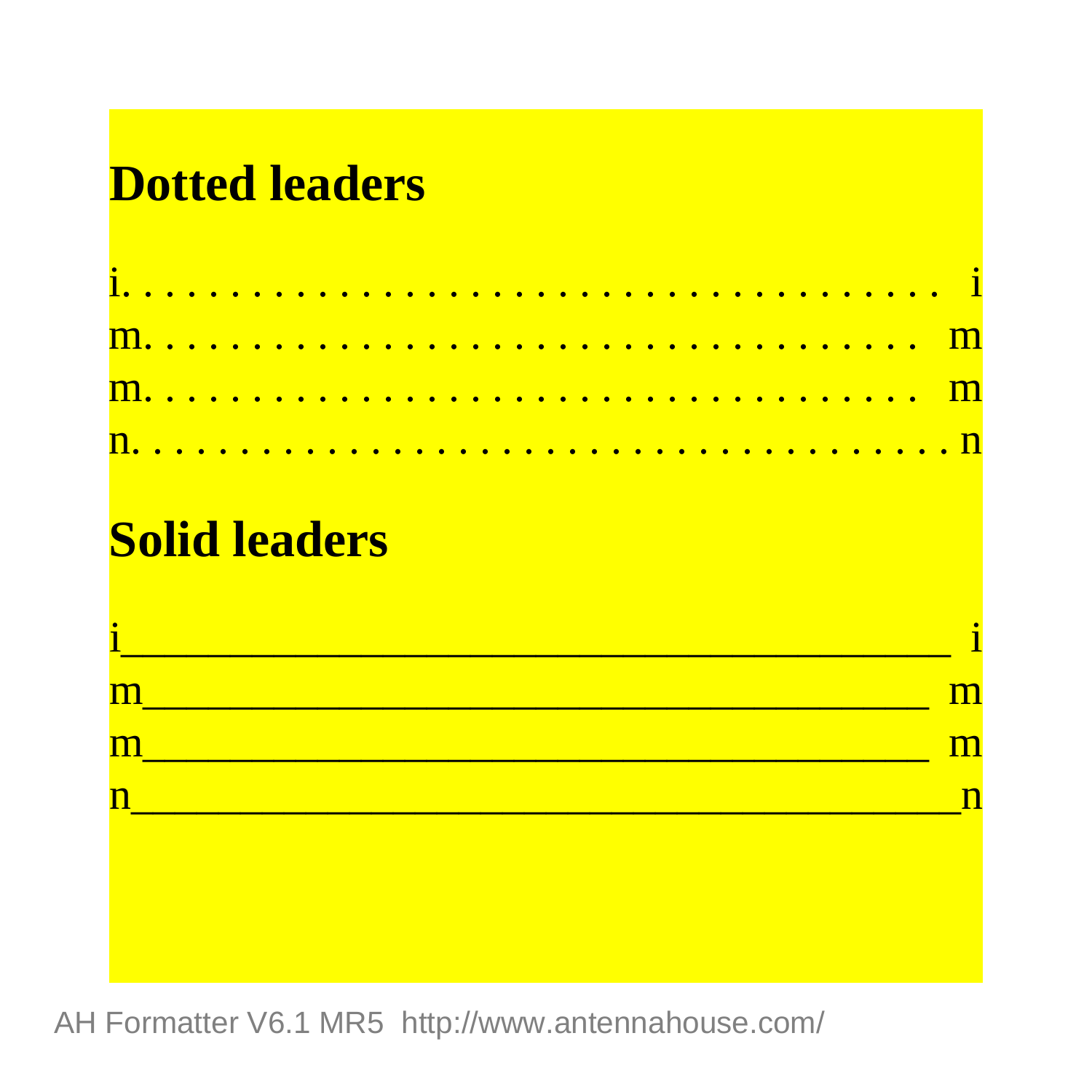## **Space leaders**

| i                     | ٠                     |
|-----------------------|-----------------------|
| $\overline{\text{m}}$ | $\overline{\text{m}}$ |
| $\overline{\text{m}}$ | $\overline{\text{m}}$ |
| 'n                    | n                     |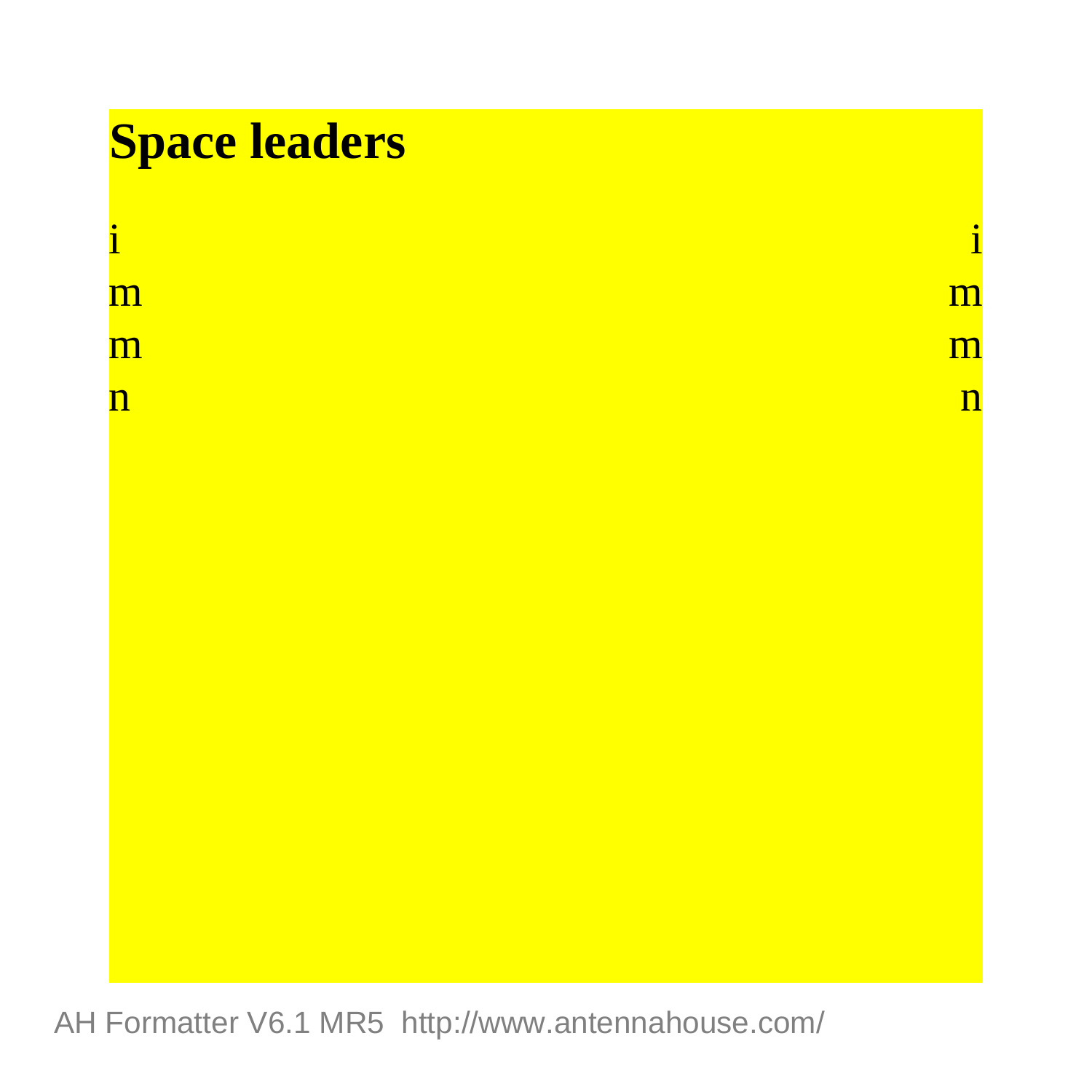For a moment, nothing happend. Then, after a second or so, nothing continued to happen. *.... ...................................................... Douglas Adams* For a moment, nothing happend. Then, after a second or so, nothing continued to happen. *........................... Douglas Adams* For a moment, nothing happend. Then, after a second or so, nothing continued to happen. *...*

*............................... Douglas Adams*